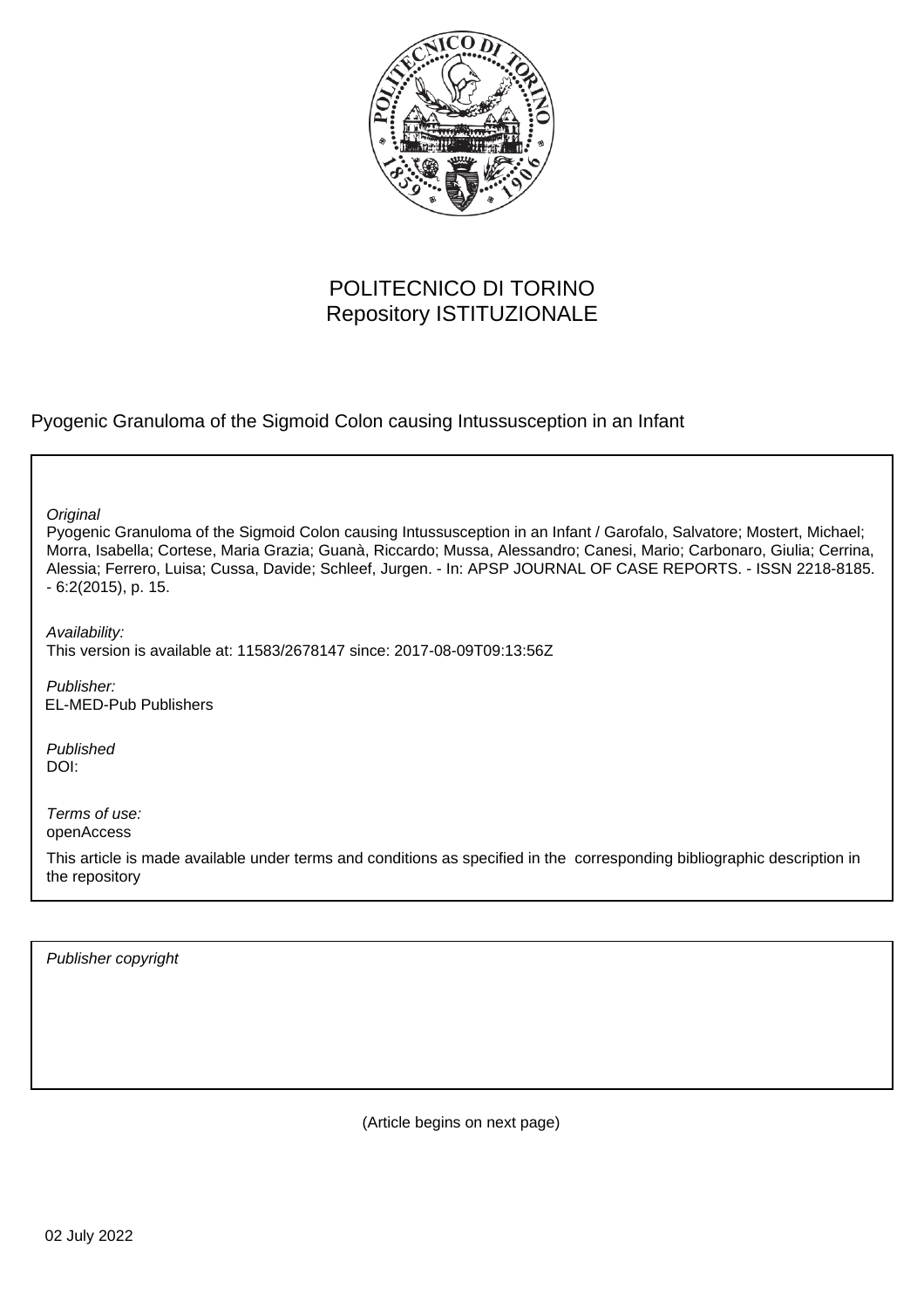# **C A S E R E P O R T OPEN ACCESS**

# **Pyogenic Granuloma of the Sigmoid Colon causing Intussusception in an Infant**

 $\delta$ Salvatore Garofalo, $^1$ Michael Mostert, $^2$  Isabella Morra, $^3$  Maria Grazia Cortese, $^1$  Riccardo Guanà,\* $^1$  Alessandro Mussa, $^2$ **Mario Canesi,<sup>4</sup> Giulia Carbonaro,<sup>1</sup> Alessia Cerrina,<sup>1</sup> Luisa Ferrero,<sup>1</sup> Davide Cussa,<sup>1</sup> Jurgen Schleef<sup>1</sup>**

### **ABSTRACT**

Pyogenic granuloma is a benign vascular tumor that may affect the gastrointestinal tract. This report describes a rare case of sigmoid-colon pyogenic granuloma in a 4-month-old boy causing intussusception. Resection and anastomosis were curative. The mother had history of high dose of progesterone exposure during initial weeks of conception for vaginal bleeding. This may point towards etiology of the lesion.

**Key words:** Pyogenic granuloma, Progesterone, Pregnancy, Sigmoid tumor, Intussusception, Infant

#### **CASE REPORT**

A 4-month-old boy was referred with sudden onset of colicky abdominal pain, vomiting, and rectal prolapse. Ultrasonic evaluation of the abdomen revealed intussusception. Contrast enema successfully reduced the intussusception and revealed a 2cm x1.9cm tumor-like lesion in the sigmoid colon that partially occluded the lumen (Fig. 1A). Routine blood tests were normal. Diagnostic single-port transumbilical laparoscopy was immediately performed which revealed a serosal tumefaction at the sigmoid colon level. Laparoscopy was converted to open surgery which confirmed the lesion. The colon was incised opposite to the mass revealing a polypoid, sessile, ulcerated tumor. Segmental resection-anastomosis of the sigmoid colon was performed. The postoperative course and the two years follow-up were uneventful.

Detailed obstetric history revealed that during initial weeks of pregnancy there was frequent vaginal bleeding that was treated with micronized progesterone vaginal ovule (dosed 200 mg) for nineteen weeks and a weekly intramuscular injection of 340 mg of 17-hydroxyprogesterone caproate (17-OHPC) for seventeen weeks (maintenance therapy). The child was born by cesarean section at 34th week of gestation following the onset of maternal hypertension and interruption of fetal growth.

Histopathological examination showed a submucosal lesion with ulcerated mucosal lining and consisted of a lobular hemangioma in a fibrous matrix (Fig. 1C, 1D). Antibodies against CD31 highlighted closely packed capillaries (Fig. 1E), while antibodies against estrogen receptors (SP1 Ventana) and progesterone receptors (1E2 Ventana) were negative.



Figure 1: A: Diagnostic and therapeutic barium enema showing colocolic intussusception. B: Gross specimen of the sigmoid tract resected. C: Lobular hemangioma in the submucosa. D: Lobular growth of vessels. E: Immunostaining for CD 31 highlights closely-packed capillaries.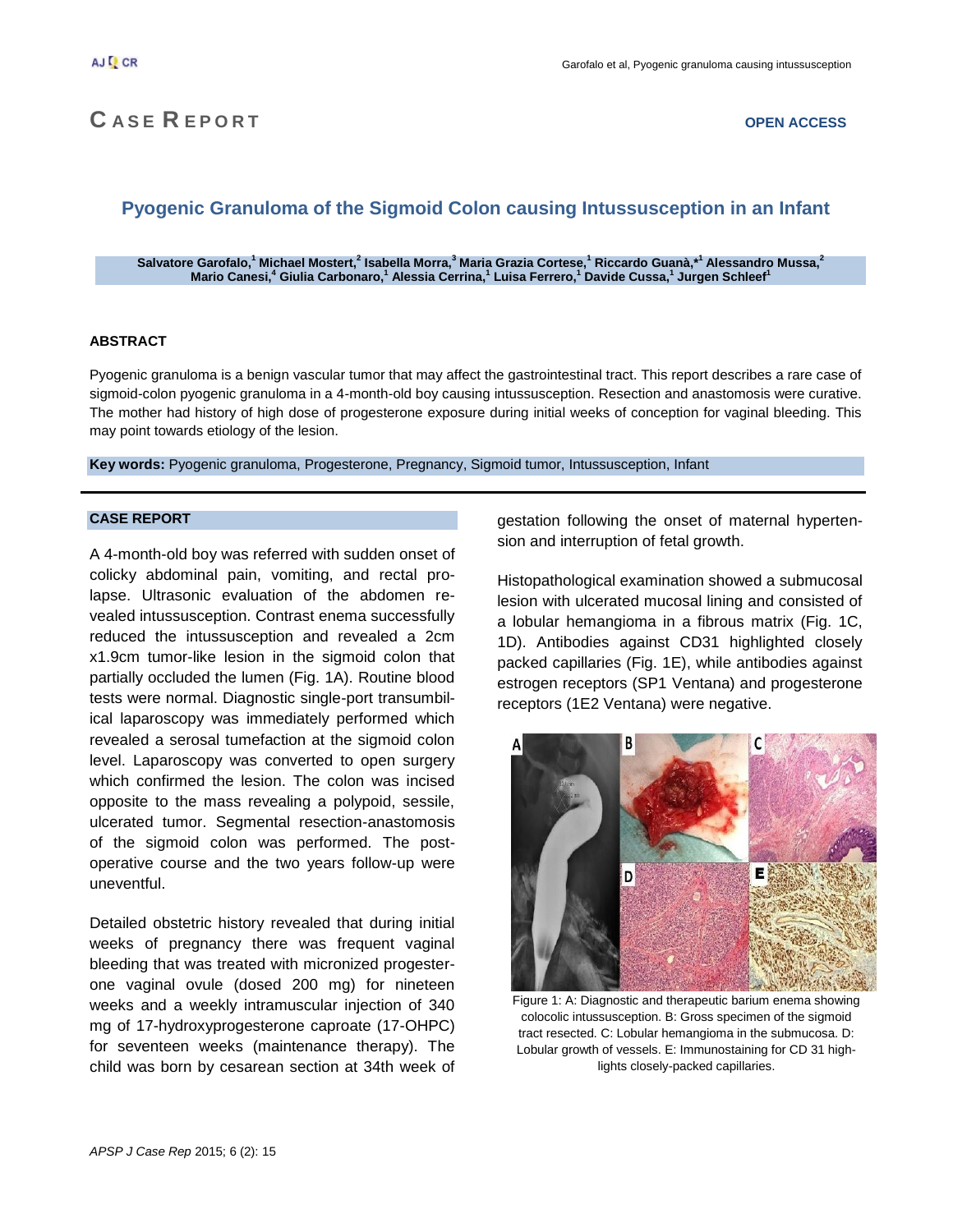### **DISCUSSION**

The etiology of pyogenic granuloma remains unclear. Supposed predisposing factors reported in literature are trauma, angiogenic stimulating factors, and hormones overgrowth as observed in pregnancy or in peripubertal age.[1] Hormonal imbalance during pregnancy associated with bacterial plaque and gingival inflammation was supposed to cause pyogenic granuloma on the oral mucosa. Generally, the lesion appears in the second or third month of pregnancy and disappears after the delivery.[2] Estrogen promotes granulation tissue formation and enhances macrophage production of vascular endothelial growth factor (VEGF), favoring the development of pyogenic granuloma in pregnancy.[3] Progesterone also promotes VEGF expression and enhances chronic tissue reaction in gingival tissue.[4] Both progesterone and estrogen inhibit granuloma cell apoptosis.[4]

17-OHPC is a very useful therapy in reducing preterm birth rates in women and is detectable in maternal and fetal blood for at least forty-four days after the last injection as micronized progesterone that also helps to limit preterm delivery.[5] The voluminous size of the granuloma in our case probably be explained referring to an early origin of the lesion in pregnancy, after some unidentified mucosal damages, and the subsequent early exogenous pharmacological stimulation. Prolonged and intense progesterone exposure in the first twenty-three weeks of pregnancy may have promoted the considerable growth of the polyp. Furthermore, in the absence of extracellular hormone stimulation (as it happens after birth) progesterone receptors degrade (half-life is just a few days), explaining receptor negativity at the histology.

Finally, according to Whitaker the quantity of estrogen or progesterone receptors in pyogenic granuloma is less important in the pathogenesis of this lesion than the circulating hormone levels.[6] This case is possibly another example of how diverse progesterone effects are, but further studies are required to

support this hypothesis and to find hormonal markers to detect these lesions after birth. To conclude, pyogenic granuloma is a rare clinical entity that can act as a lead point in intestinal intussusception. Its association with full-dose hormonal supplementation during pregnancy could explain rapid growth of these lesions and possible complications. Women receiving these hormones during initial days of pregnancy must be educated about development of these complications in the baby after birth.

### **Acknowledgments**

Special thanks to Riccardo Arisio, MD, Department of Pathology, Sant'Anna Hospital, Torino, Italy, and Roberto Lala, MD, Department of Pediatric Endocrinology and Diabetology, University of Torino, Regina Margherita Children's Hospital, Torino, Italy, for their valuable scientific contribution to this report.

#### **REFERENCES**

- 1. Stojsic Z, Brasanac D, Kokai G, Vujovic D, Zivanovic D. Intestinal intussusception due to a pyogenic granuloma. Turk J Pediatr. 2008;50:600-3.
- 2. Jafarzadeh H, Sanatkhani M, Mohtasham N. Oral pyogenic granuloma: a review. J Oral Sci. 2006;48:167-75.
- 3. Andrikopoulou M, Chatzistamou I, Gkilas H, Vilaras G, Sklavounou A. Assessment of angiogenic markers and female sex hormone receptors in pregnancy tumor of the gingiva. J Oral Maxillofac Surg. 2013;71:1376-81.
- 4. Yuan K, Wing LY, Lin MT. Pathogenetic roles of angiogenic factors in pyogenic granulomas in pregnancy are modulated by female sex hormones. J Periodontol. 2002;73:701-8.
- 5. Caritis SN, Sharma S, Venkataramanan R, Hankins GD, Miodovnik M. Eunice Kennedy Shriver National Institute of Child Health and Human Development Obstetrical-Fetal Pharmacology Research Units Network. Pharmacology and placental transport of 17- hydroxyprogesterone caproate in singleton gestation. Am J Obstet Gynecol. 2012;207: 398.e1-8.
- 6. Whitaker SB, Bouquot JE, Alimario AE, Whitaker TJ Jr. Identification and semiquantification of estrogen and progesterone receptors in pyogenic granulomas of pregnancy. Oral Surg Oral Med Oral Pathol. 1994;78: 755-60.